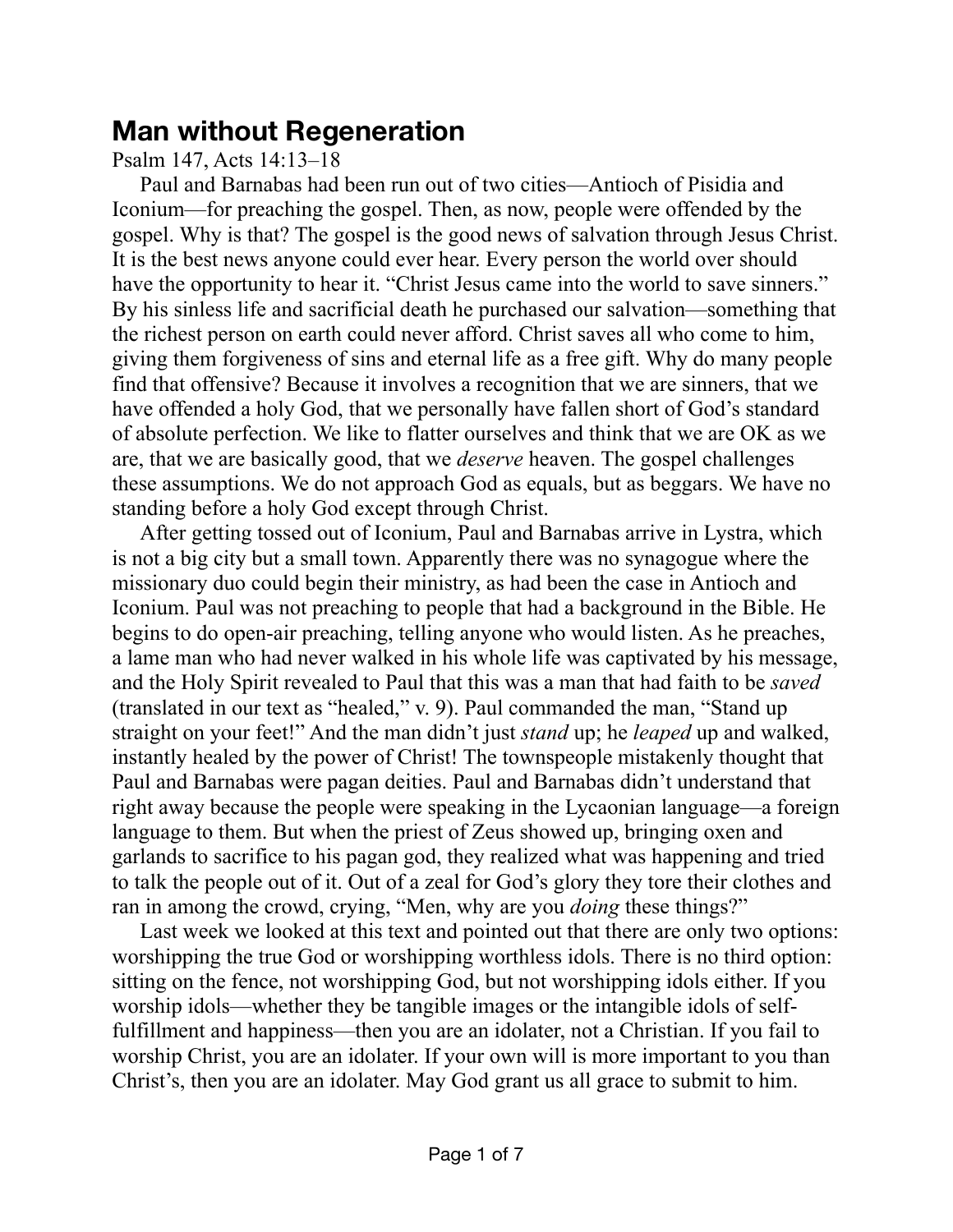<span id="page-1-1"></span>This morning I want to look more deeply at Paul's sermon. It is very brief only 91 words in the New King James Version. It is perhaps only a summary of all that he said. But its contents are different from his sermons before Jewish audiences. John Stott observes that this is Paul's "only recorded address to illiterate pagans." In Acts 17 Paul again speaks to pagans, the "men of Athens." But in that [1](#page-1-0) sermon he quotes poets and makes allusions to literature; he is speaking to Epicurean and Stoic philosophers—men who obviously were literate. In our text this morning he addresses the men of Lystra—a small country town. These men have no background in the Bible. They were not men who were used to hearing the Law and the Prophets read in the synagogue every Sabbath. Paul could not reason with them from the Scriptures that Jesus was the promised Messiah. Paul adapted his message to his audience, not changing the content of his message—he still spoke the truth of God—but rather citing truths which are intuitively known by every person on the face of the earth. As we examine this message, let us consider three points, first: without regeneration, man

## **1. Is an incurable idolater**

The men of Lystra were about to sacrifice oxen to a false god, known to the Greeks as Zeus and to the Romans as Jupiter. Zeus was regarded as the king of the gods of Mount Olympus—god of the sky, lightning, thunder, law, order and justice. But though many people at that time believed in him, he is a figment of human imagination. He existed only in the human mind. He is not real. Moreover, he was a morally flawed character, a despicable role model. Married to Hera, queen of the gods, he was nonetheless infamous for erotic escapades which resulted in the birth of other, lesser gods. The seventh commandment, "Thou shalt not commit adultery," requires sexual purity. God requires purity because he himself is pure. Unlike human rulers, God would never have "rules for thee but not for me." He requires faithfulness because he is faithful; he requires truth because he is truth; he requires contentment because he is content; he requires holiness because he himself is holy. God's law is holy, just and good because God himself is holy, just and good.

God had healed a man who had been a cripple from his mother's womb. This should have elicited praise and worship for the true God, but instead, the men of Lystra attributed the miracle to their heathen idols. The men of Lystra were worshipping and serving the creature rather than the Creator, who is blessed forever (Rom. 1:25). They had horribly misunderstood a miracle of God and were about to compound their error by sacrificing to Zeus, not to the true God, Yahweh. Paul and Barnabas, far from being flattered at being called gods by the men of Lystra, were horrified at the detestable idolatry that was taking place. They tore

<span id="page-1-0"></span><sup>&</sup>lt;sup>[1](#page-1-1)</sup> Message of Acts, 231, cited in *Christ-Centered Exposition Commentary* (Olive Tree Bible Software)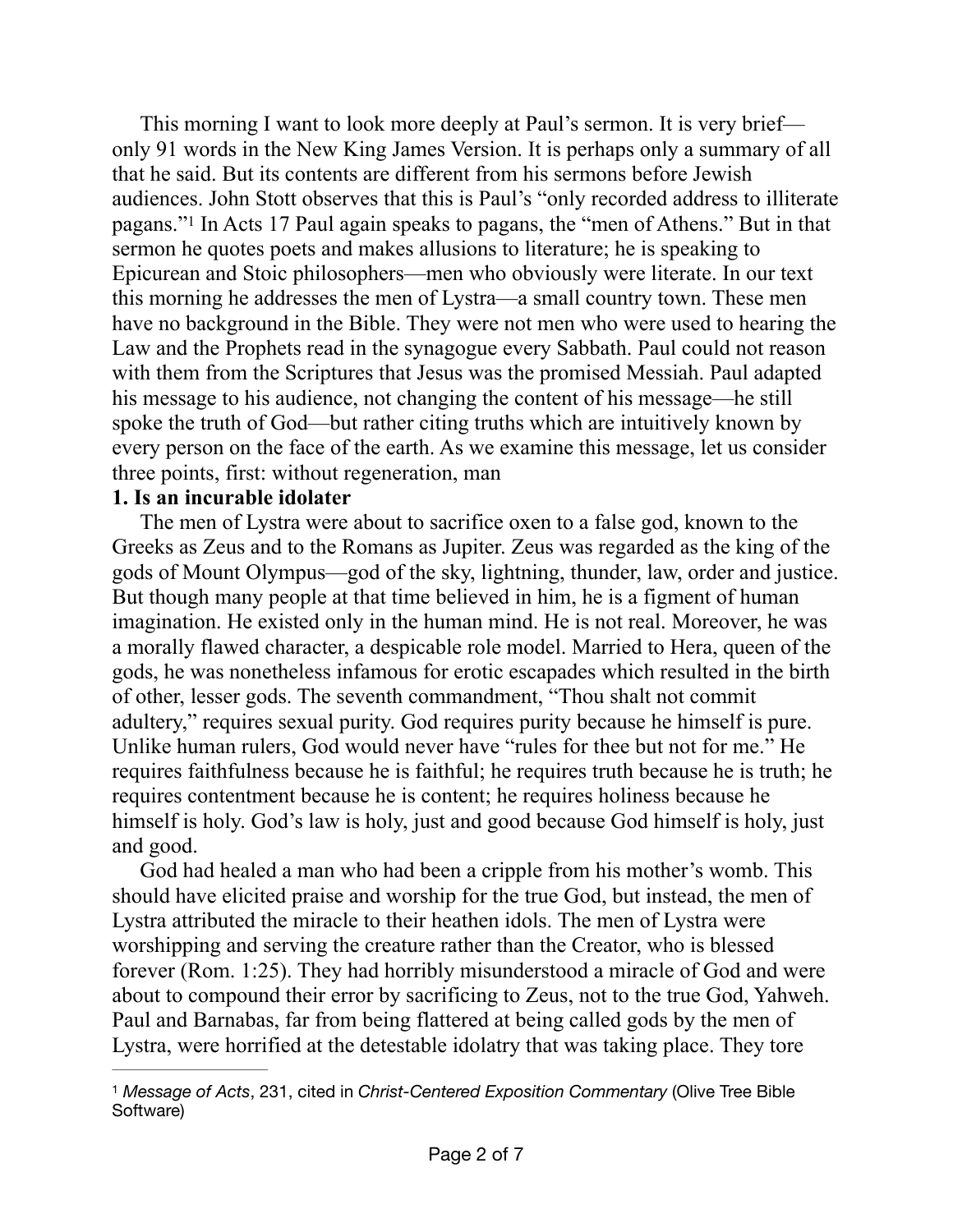<span id="page-2-1"></span>their clothes in a costly expression of pain and sorrow and revulsion. The duties required in the second commandment are, among other things, "disapproving, detesting, opposing, all false worship."<sup>[2](#page-2-0)</sup> Paul and Barnabas correctly identified what the men of Lystra were doing as false worship and rightly detested and opposed it.

The gospel requires that all men turn away from useless idols and put their trust in the living God. The word translated "useless" means *empty*, *fruitless*, *powerless*, *lacking truth*. One reason people worship idols is because their idols are flawed characters, just as we are. They make us look better. But when we compare ourselves with the true God, we, like Job of old, must abhor ourselves and repent in dust and ashes. We must say, "Who is like unto thee, O Lord, among the gods? Who is like thee, glorious in holiness, fearful in praises, doing wonders?" (Ex. 15:11). The God of Scripture, unlike Zeus, is "glorious in holiness." He is impeccable, honorable, faithful, true. When we properly apprehend him, we must worship him, dedicate our whole lives to him. The God of Scripture is wholly other, not a part of this creation. On the other hand, we are mere humans. Paul addresses the idol worshippers of Lystra with the words, "*Men*, why are you doing these things? We also are *men* with the same nature as you."

Paul uses two different words for "men." The first is ἀνήρ, ἀνδρός. This is the root of the word *android*. This word refers to man in contrast to *woman*, man in contrast to *boy*—*man*, with a special emphasis on manliness. When Paul cries out, "Men, why are you doing these things?" he is identifying with his audience—adult males who were responsible before God for their actions, adults who would one day stand before God to give account. God's word declares, "to whom much is given, much shall be required" (Luke 12:48). Those who have been privileged to grow up to adulthood, who have had ample opportunity to contemplate the power of God in creation, who are of sound mind, who have been allowed to assume the responsibilities of adulthood, are the more responsible before God. Just as an adult male is more responsible before the law than a child, so an adult man, with responsibility to take dominion over creation as God's vicegerent, is more responsible than a boy who has not attained the age of majority. An adult male or female is responsible to abide by the terms of a contract that has been voluntarily entered into. Paul was saying to his hearers, "You and I are all of us responsible before God."

Later in the same verse Paul uses a different word for *man*. He says, "We also are *men* with the same nature as you." Here he uses the more basic term for man (ἄνθρωπος, the root of *anthropology*): *human being—*man in contrast to plants and animals, man in contrast to God. Paul was challenging his audience to recognize

<span id="page-2-0"></span>Westminster Larger Catechism, Q. 108 (*Trinity Psalter Hymnal*, p. 953) [2](#page-2-1)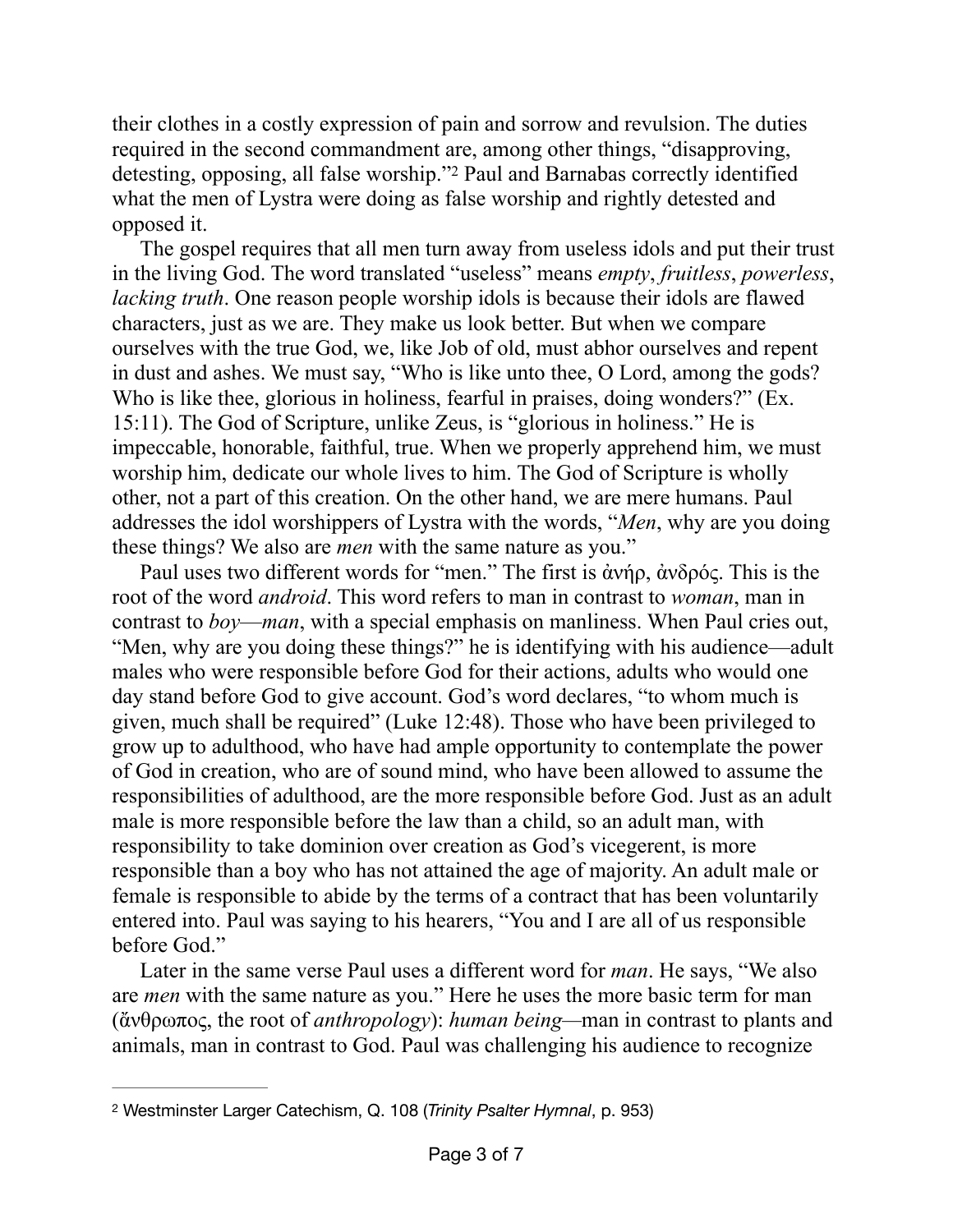that we are mere men—humans. We did not come into being on our own; we owe our very existence to the God of heaven. There is a contrast between men and God. Paul will later write, "For there is one God, and one mediator between *God and men* (ἄνθρωποι), the man Christ Jesus" (1 Tim. 2:5). The one mediator, Jesus Christ, is himself both God and man—fully God, fully man, the second Person of the Holy Trinity, very God of very God, begotten, not made, of the same substance with the Father; who was incarnate by the Holy Ghost of the Virgin Mary, and was made man. The man Christ Jesus is absolutely unique—fully God, fully man, uniquely qualified by virtue of his Person to be our Savior. No one else has his unique qualifications, no one else can bring us into favor with God. Man without regeneration is an incurable idolater. The book of Revelation informs us that "*idolaters*, and all liars shall have their part in the lake which burns with fire and brimstone, which is the second death" (Rev. 21:8). At the final day, those who are saved by Christ enter into the celestial city, but outside are the "sexually immoral and murderers and *idolaters*, and whoever loves and practices a lie" (Rev. 22:15). If you love any false idol—even your own happiness—more than Christ, you are excluded from heaven. May God grant us the grace to love him supremely and reject all false worship. Man without regeneration is an incurable idolater, secondly, man without regeneration

## **2. Turns his back on the God that he knows**

With the pagans of Lystra Paul does not begin with the truth of God in *Scripture*, rather, he begins with the truth of God in *creation*. All people do not yet have the Bible in their own language, but all people have the witness of the orderly universe, the creation. Paul speaks of "the living God, who made the heaven, the earth, the sea, and all things that are in them." Here, Paul emphasizes God as *Creator*. This, of course, is where the Bible itself begins: "In the beginning God created the heavens and the earth." Here is a verse that our Sunday school children have memorized; here is a truth that every single human needs to fix firmly in mind: there is a Creator God to whom we are responsible.

Paul addresses people who have an entirely different background than his own, men who did not grow up learning the Hebrew Scriptures, who had no acquaintance with Judaism, who didn't worship the God of Abraham. But he and his hearers had a common humanity; together they stood before "the living God, who made the heaven, the earth, the sea, and all things that are in them." Paul is not apologetic about his message. It is a matter of life or death. The gods of the heathen are idols—dead images, figments of the human imagination. To reject the living God who created the heavenly bodies, the earth, the sea and all living creatures in order to serve a false god like Zeus or Hermes, who is a figment of human imagination and doesn't exist, is insanity—a rejection of the true God. Paul doesn't try to convince his hearers of the existence of this God. As he will later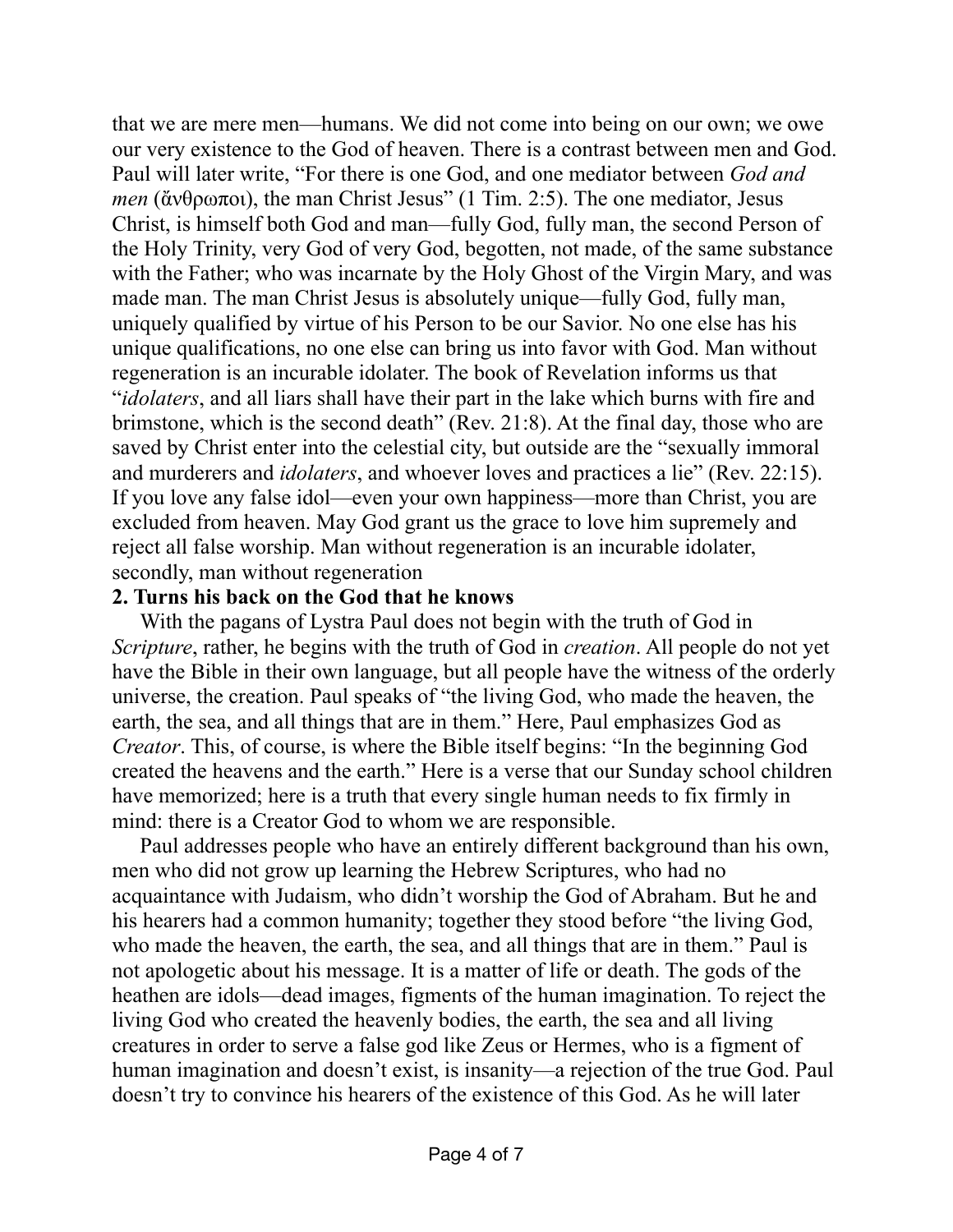<span id="page-4-1"></span>teach in Romans 1, men intuitively *know* God but "suppress the truth in unrighteousness." Men know that God is the Creator, they know his eternal power and divinity (θειότης)[.](#page-4-0)<sup>[3](#page-4-0)</sup> They are without excuse. They exchange the truth of God for a lie, and worship and serve "the creature rather than the Creator, who is blessed forever. Amen" (Rom. 1:25). They are guilty as sinful idolaters before a holy God. As we look at Paul's sermon we see a description of man apart from the Holy Spirit's work of regeneration. This was the plight of all of us before we were converted, before the Spirit opened our hearts and minds and gave us understanding.

If we have not been born again, this will not make sense to us. Our minds and hearts are darkened. We do not yet realize how rejecting the true God and worshipping idols is an affront to the God of heaven. He is our Creator. He created us to be his worshippers. When we fail to worship him, he is offended, and he is angry. The wrath of God abides on us. At the final day we will be ejected from his presence forever.

The Lord's supper is a picture of the true fellowship with God that is enjoyed by the saints. Those who are brought into fellowship with God by faith are invited to eat and drink before God at the Lord's table. At the final day they will be invited to the marriage supper of the Lamb where they will enjoy fellowship with God eternally. If you turn your back on the true God in this life, he will turn his back on you for eternity.

Let's consider a third point: without regeneration man

## **3. Misunderstands the witness of nature**

Paul asserts that God "in bygone generations allowed all nations to walk in their own ways. Nevertheless He did not leave Himself without witness, in that He did good, gave us rain from heaven and fruitful seasons, filling our hearts with food and gladness." What does he mean when he states that in bygone generations he allowed all nations to walk in their own ways? As stated in our Old Testament text, "He declares His word to Jacob, His statutes and His judgments to Israel. He has *not dealt thus with any nation*; and as for His judgments, they have not known them" (Ps. 147:19–20).

God had a unique relationship with Israel in Old Testament times. He chose to reveal himself to Israel so that Israel in turn could bring the light of the gospel to the nations. He chose Israel out of his pure grace, not because they deserved it. In the words of Moses, "The LORD did not set His love on you nor choose you because you were more in number than any other people, for you were the least of all peoples; but because the LORD loves you, and because He would keep the oath which He swore to your fathers, the LORD has brought you out with a mighty

<span id="page-4-0"></span><sup>&</sup>lt;sup>[3](#page-4-1)</sup> "Godhead," NKJV (Rom. 1:20)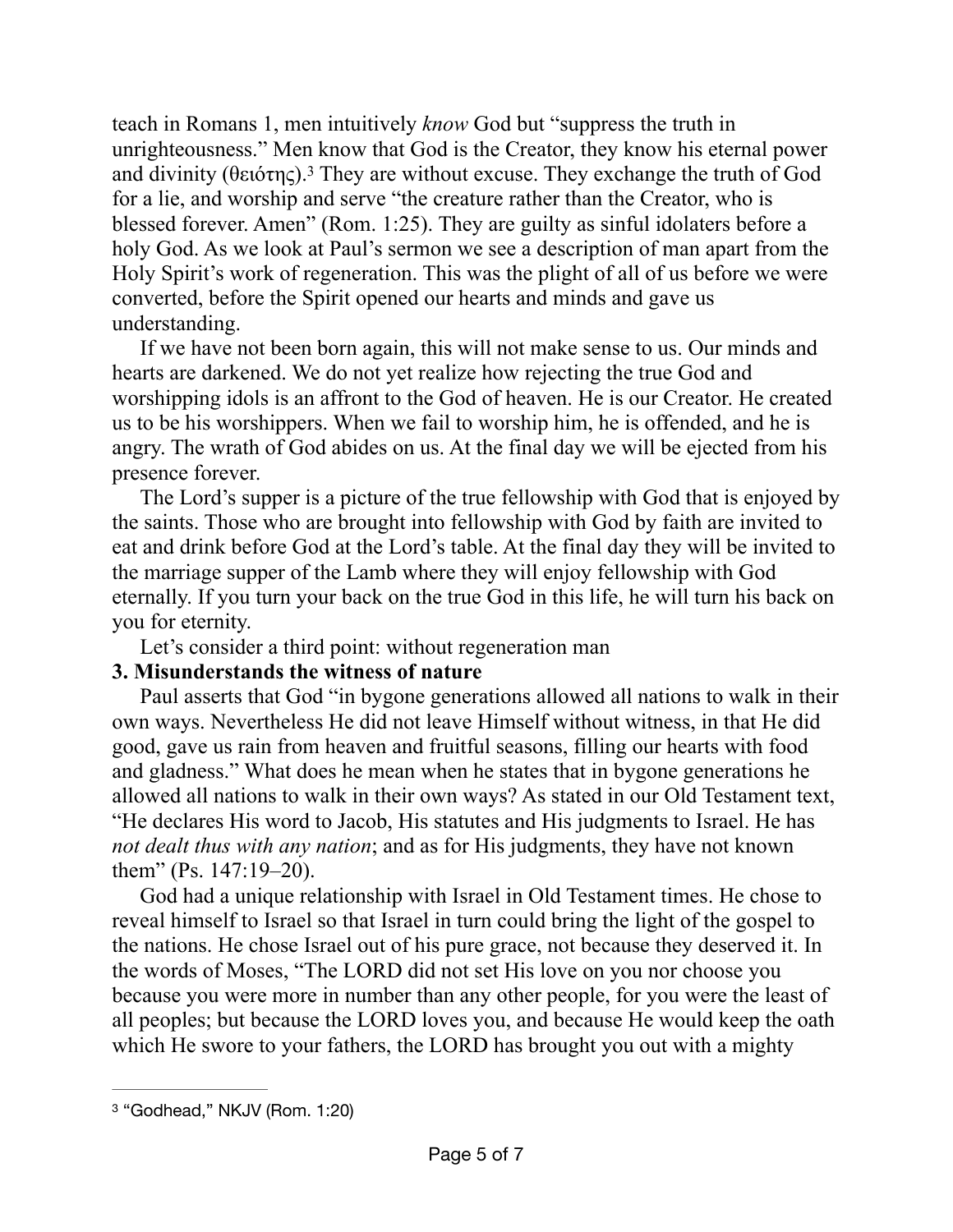hand, and redeemed you from the house of bondage, from the hand of Pharaoh" (Deut. 7:7–8). As the Psalmist observed, God declared his word to Jacob, his statutes and judgments to Israel. He never dealt that way with any other nation. In Old Testament times God allowed all the nations—people groups—to walk in their own ways. He did not prevent them from coming to him. They desired to walk in their own ways, just as they desire now. They love their culture and their traditions more than the pure worship of God, whether that be Shinto, Buddhist, Hindu, Islam, pagan, or one of the many unfaithful expressions of Christianity that worship with images or have prayers to Mary or the saints and have abandoned the gospel of God's free grace. God allows people who are committed to their false religions to walk in their own ways. "There is a way which seemeth right unto a man, but the end thereof are the ways of death." All of us are duty-bound to give up our own ways that are contrary to the way of God and to commit ourselves to walk in his way, "the way of peace." His way alone is good and brings eternal life.

<span id="page-5-3"></span>But in spite of the fact that under the Old Testament God permitted the nations to walk in their own ways, Paul contends that "nevertheless He did not leave Himself without witness, in that He did good, gave us rain from heaven and fruitful seasons, filling our hearts with food and gladness." Here, Paul refers to God's witness to himself in the works of providence. Scripture teaches that God made "all things of nothing, by the word of his power, in the space of six days, and all very good."<sup>[4](#page-5-0)</sup> On the seventh day God rested from his work of creation. The creation was complete, it was all "very good"—exactly the way God wanted it. But God didn't stop working entirely. No! Jesus declared, "My Father worketh hitherto, and I work" (John 5:17). What has God been doing since the end of the creation week? He has undertaken the works of providence. These are defined in our Catechism as "his most holy, wise and powerful preserving and governing all his creatures, and all their actions."<sup>[5](#page-5-1)</sup> It is to these works of providence that Paul refers in his message at Lystra: "He did not leave Himself without witness, in that He did good, gave us rain from heaven and fruitful seasons, filling our hearts with food and gladness." All through the many centuries that God was allowing the nations to walk in their own ways he continued to give rain and fruitful seasons. He sends his rain on the just and on the unjust and he blesses the earth with crops—"wine that maketh glad the heart of man, and oil to make his face to shine, and bread which strengtheneth man's heart."<sup>[6](#page-5-2)</sup> God doesn't have to do this. There is no superior power which could force him to do it, and our sinful race deserves his wrath, not his mercy. Why does he do it? Our text gives the answer: God is witnessing to

<span id="page-5-5"></span><span id="page-5-4"></span><span id="page-5-0"></span>[<sup>4</sup>](#page-5-3) Westminster Shorter Catechism, Q. 9

<span id="page-5-1"></span>[<sup>5</sup>](#page-5-4) Westminster Shorter Catechism, Q. 11

<span id="page-5-2"></span>[<sup>6</sup>](#page-5-5) Matt. 5:45, Ps. 104:15